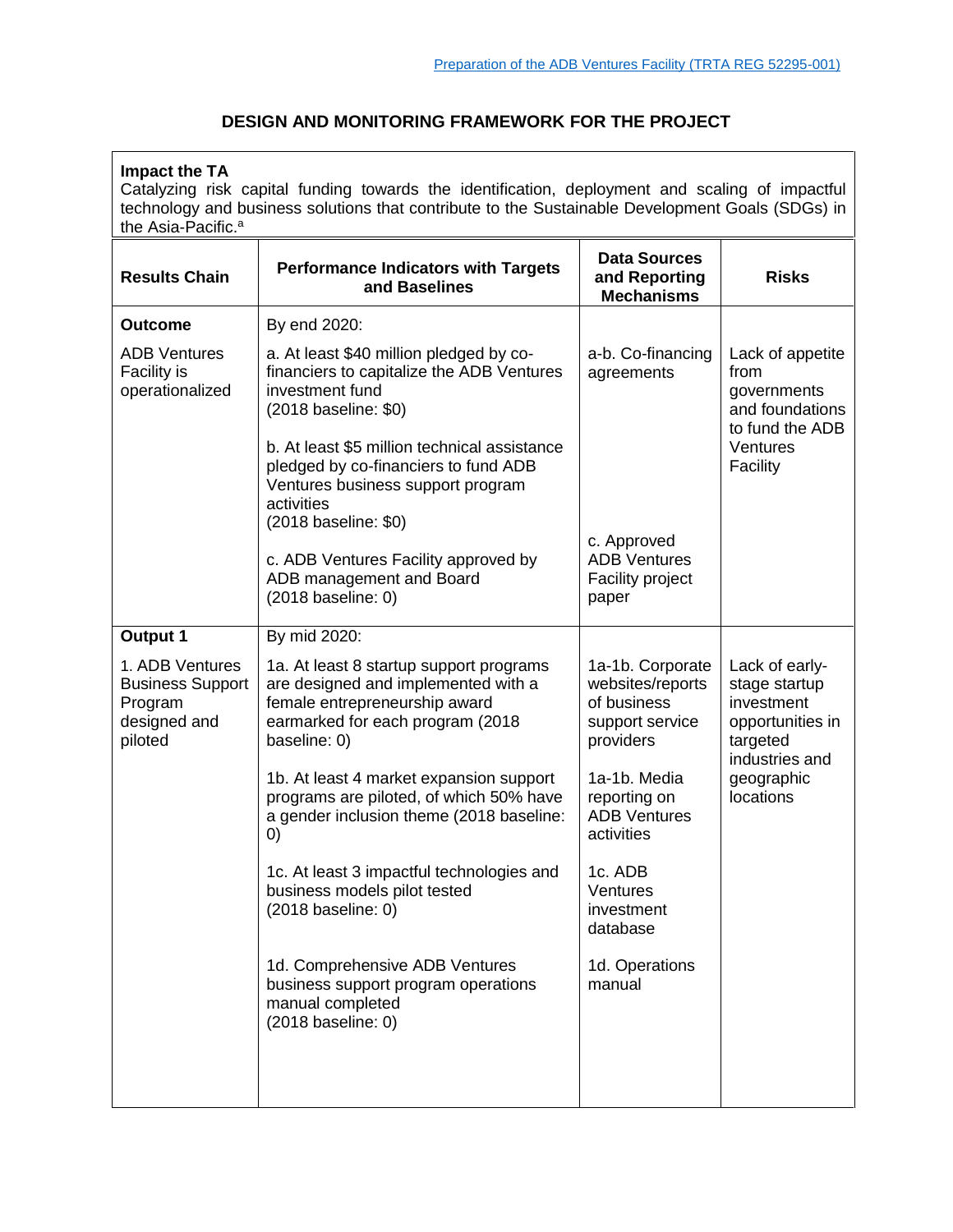| <b>Results Chain</b>                                  | <b>Performance Indicators with Targets</b><br>and Baselines                                                                                                        | <b>Data Sources</b><br>and Reporting<br><b>Mechanisms</b>         | <b>Risks</b>                                                                                              |
|-------------------------------------------------------|--------------------------------------------------------------------------------------------------------------------------------------------------------------------|-------------------------------------------------------------------|-----------------------------------------------------------------------------------------------------------|
| <b>Output 2</b>                                       | By end 2019:                                                                                                                                                       |                                                                   |                                                                                                           |
| 2. ADB Ventures<br><b>Investment Fund</b><br>designed | 2a. Early-stage investment market<br>analysis report completed with climate<br>change and gender analysis for priority<br>industry and geographic regions          | 2a. Market<br>diagnostics and<br>surveys                          | Lack of<br>sufficient<br>market data to<br>conduct<br>comprehensive<br>analysis in<br>emerging<br>markets |
|                                                       | $(2018)$ baseline: 0)                                                                                                                                              | 2b. Platform and<br>systems                                       |                                                                                                           |
|                                                       | 2b. Investment deal-flow platform and<br>impact monitoring system designed,<br>allowing for gender disaggregation                                                  |                                                                   |                                                                                                           |
|                                                       | (2018 baseline: 0)                                                                                                                                                 |                                                                   |                                                                                                           |
|                                                       | 2c. Comprehensive ADB Ventures<br>investment fund design report, including<br>governance arrangements and portfolio<br>management, completed<br>(2018 baseline: 0) | 2c. Report                                                        |                                                                                                           |
| Output 3                                              | By mid 2020:                                                                                                                                                       |                                                                   |                                                                                                           |
| 3. ADB Ventures<br>fund-raising<br>completed          | 3a. Branding and communications<br>strategy and action plan completed and<br>executed<br>$(2018)$ baseline: 0)                                                     | 3a. Branding and<br>communications<br>plan, website,<br>and media | Lack of interest<br>in potential<br>funders in ADB<br>Ventures                                            |
|                                                       |                                                                                                                                                                    | coverage                                                          | proposal                                                                                                  |
|                                                       | 3b. Comprehensive fund-raising<br>roadshow to potential funders completed                                                                                          | 3b. Roadshow<br>agenda and                                        |                                                                                                           |
|                                                       | $(2018)$ baseline: 0)                                                                                                                                              | meeting minutes                                                   |                                                                                                           |

## **Key Activities with Milestones**

### **1. ADB Ventures Business Support Program designed**

- 1.1 Prepare ADB Ventures business support program operations manual that provides a framework for leveraging ADB relationships and operational networks to deploy and scale early-stage technology companies in emerging markets (Q4 2018 – Q4 2019)
- 1.2 Design the startup support component of the business support program (Q4 2018 Q4 2018)
- 1.3 Pilot the startup support program with accelerator partners (Q4 2018 Q2 2020)
- 1.4 Facilitate industry roundtables to better understand and define industry problems requiring technology solutions (industries to be determined) (Q1 2019 – Q4 2019)
- 1.5 Source potential solutions through global innovation calls and follow up with curated matchmaking (Q2 2019 – Q1 2020)

1.6 Pilot and deploy impactful technologies and business model (Q2 2019 – Q2 2020)

1.7 Organize innovation demo days at high-profile events (Q2 2019 – Q2 2020)